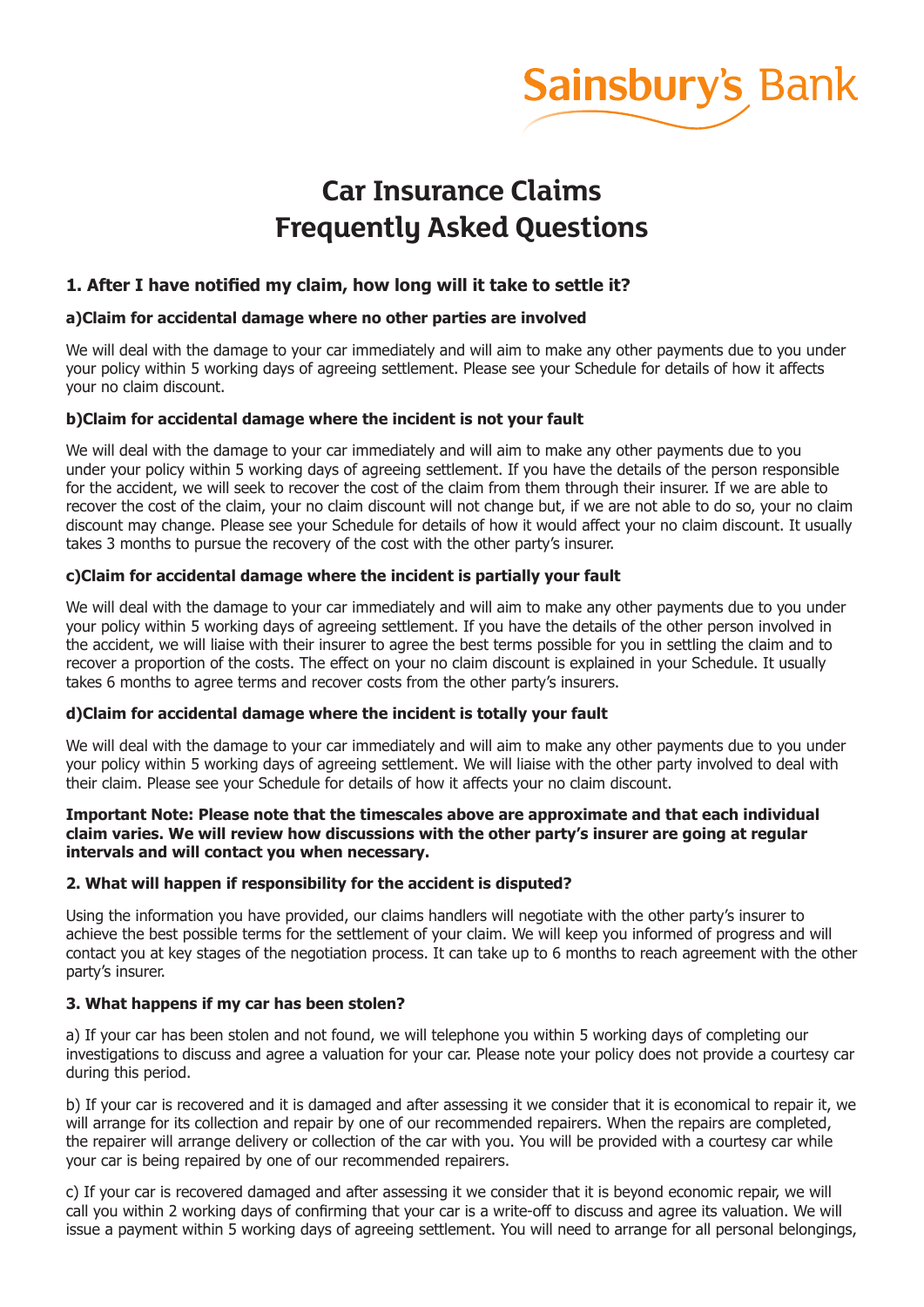including the tax disc, to be removed from the car and send the items for your car listed under 5b below to either us or our salvage agents. Please note your policy does not provide a courtesy car during this period.

d) If you car is found undamaged, we will contact you to discuss the return of your car to you. The claim will be closed and will not affect your no claim discount unless we incur costs in recovering and securing your car. You may safeguard your no claim discount if costs are incurred by reimbursing us for the costs we incur.

## **4. What happens if my car is a write-off?**

If your car is 'not driveable', the repairer or our salvage agent will collect it as soon as possible. Please ensure all personal belongings, including the tax disc, are removed from the car before collection. We will assess the damage to your car and if we consider that it is beyond economic repair, we will call you within 2 working days of us confirming that it is uneconomical to repair to discuss and agree a valuation for your car. We will issue a payment within 5 working days of agreeing settlement and you will need to send the items for your car listed under 5b below to either us or our salvage agents.

# **5. When will I receive payment if my car is a write-off or has been stolen and not recovered?**

a) If your car is a write-off and we have agreed settlement, we will issue a payment within 5 working days.You will need to send the items listed under 5b to either us or our salvage agents.

b) If your car has been stolen and not found, we will call you to discuss and agree a valuation for your car. Once a settlement figure has been agreed, you will need to send us the following items for your car by Recorded Delivery:

- 1. Vehicle Registration Document (Log Book)
- 2. Current MOT Certificate (if applicable)
- 3. Service documents
- 4. Details of any finance agreements (if applicable)

Please contact the Finance Company to authorise them to discuss settlement with us.

5. All keys.

Once we have received all these items, we will issue your settlement payment within 5 working days.

## **6. Will I be given a courtesy car?**

a) If you are involved in an accident for which you were not at fault and you use one of our recommended repairers, you will be provided with a Class A courtesy car, such as a Ford Ka or Nissan Micra, while your car is being repaired by them. Alternatively we may be able to arrange for the hire of a car that is a similar make and model as your damaged car at no cost to you. Usually we will not provide a courtesy car if your car is a write off, however if the accident is not your fault you may be provided with a hire car at no cost to you.

b) If you are involved in an accident for which you were at fault or partially at fault and you use one of our recommended repairers, you will be provided with a courtesy car while your car is being repaired by them. You will not be provided with a courtesy car if your car is a write-off.

c) If your own car is stolen and not recovered, you will not be provided with a courtesy car.

d) If you are not entitled to a courtesy car, your policy does not cover the cost of hiring an alternative vehicle.

#### **7. Who will deal with my claim?**

Your claim will be allocated to one of our claims handling teams. Their telephone number is shown on the letter accompanying this sheet.

#### **8. Will you keep me informed of the progress of my claim?**

Yes, the claim handlers will review your claim at regular intervals and will contact you when necessary. If you have any questions about the progress of the repairs or the courtesy car while your car is being repaired by one of our recommended repairers, please call the repairer in the first instance.

Please see the answer to Question 1 for details of the likely timescale for settling your claim.

#### **9. Will I have to pay anything towards the cost of the claim?**

Usually, you will have to pay the excess shown in your Schedule. If your vehicle is repaired, please pay the excess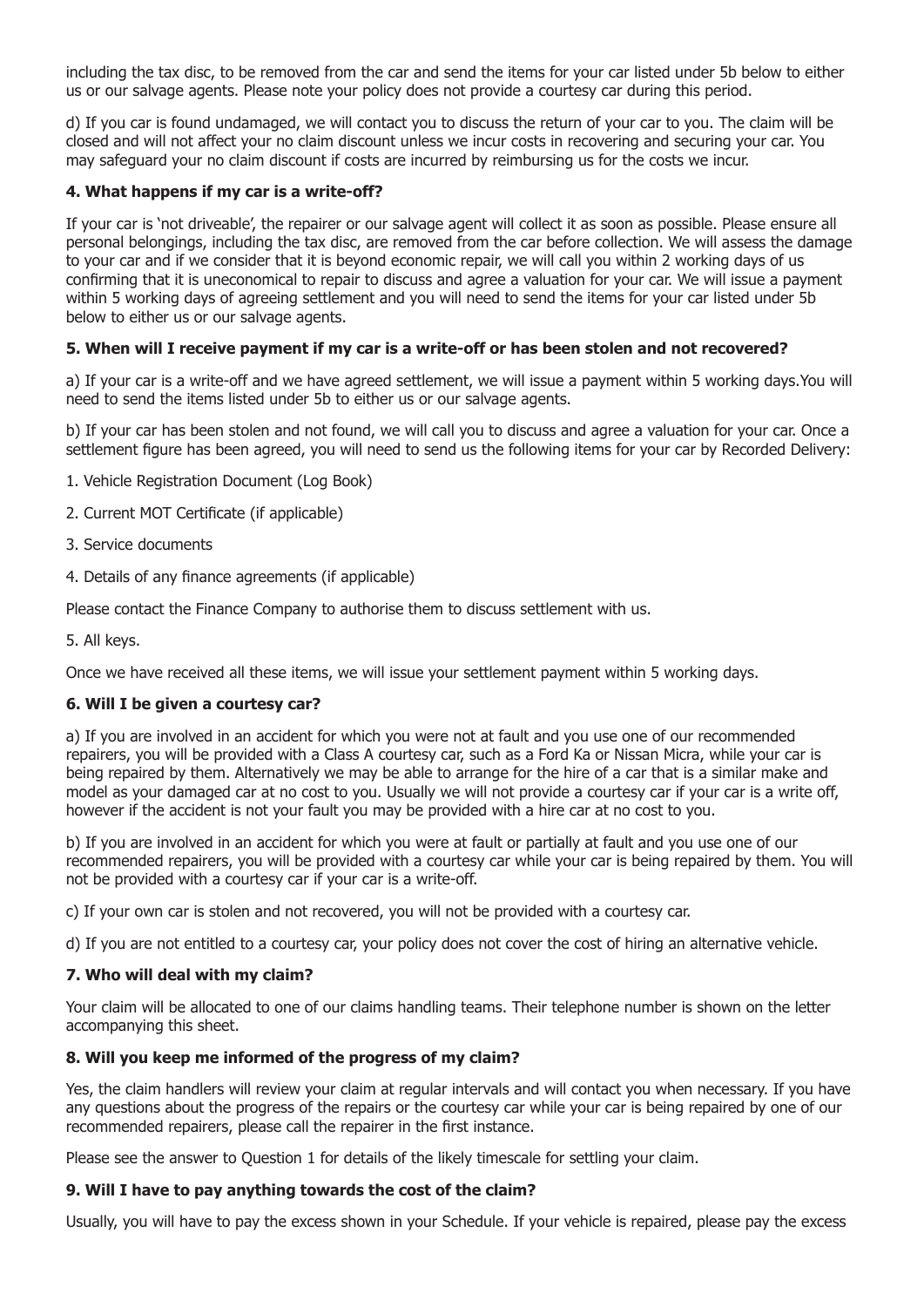to the repairer. If it is written off or stolen and not recovered we will deduct the excess from any payment we make to you. If you are not responsible for the accident and you have motoring legal protection cover, we will seek to recover the excess for you.

If we believe that you were not at fault for the accident and you satisfy all of the following criteria, we may waive the excess so you don't have to pay it:

a) You have agreed to use one of our recommended repairers

b) You have full details of the other party involved including their registration number

c) We have confirmed the other party's insurance details.

#### **10. Can I use my own repairer?**

Yes. If you choose to use your own repairer rather than one of our recommended repairers, they will need to send us a repair estimate which must include all prices for paint, materials and labour and a list of parts. Our engineers will then liaise with them to agree and authorise the repairs within 5 working days.

Please ask the repairer to send the estimate to us, if possible, via Audatex (the repairer estimating system) along with images of the damaged areas. If the repairer does not have Audatex, please ask them to fax it to us on 0161 830 8084. Please note that if you choose to use your own repairer:

a) You will not receive a courtesy car unless this is agreed directly between you and your repairer

b) The repairs, unlike those carried out by one of our recommended repairers, will not be guaranteed for 5 years unless your own repairer offers this

c) The repairer, unlike our recommended repairers, is not contractually obliged to provide a specific level of service to you

d) We will not be able to assist you with any aftercare issues.

#### **11. When will my car be repaired?**

a. If you choose to use one of our recommended repairers, we will arrange for the collection and repair of the vehicle. If your car is not driveable, it will be collected as soon as possible. If it is driveable, it will be booked in for assessment. Once we have an estimate of the cost of the repairs, we will authorise the repairs and then the repairer will let you know when your car will be repaired. When the repairs are completed, the repairer will contact you to arrange the delivery or collection of the car.

b.If you choose to use your own repairer, they will need to send us a repair estimate which must include all prices for paint, materials and labour and a list of parts. Our engineers will then liaise with your repairer to agree and authorise the repairs within 5 working days.

Please ask the repairer to send the estimate to us, if possible, via Audatex (the repairer estimating system) along with images of the damaged areas. If the repairer does not have Audatex, please ask them to fax it to us on 0161 830 8084.

#### **12. Do I need to let you know when I have arranged a date with the repairer?**

No. If you are using one of our recommended repairers, they will notify us. If you are using your own repairer, it is a matter between you and your repairer.

#### **13. Will the repairer collect my car and deliver it back to me?**

If you use one of our recommended repairers, the repairer can collect your car and deliver it back to you free of charge. If you are using your own repairer, you will need to check with them.

#### **14. How will I know when my car has been repaired?**

The repairer mending your car will contact you to arrange the return of your car once the repairs are completed. If you have any questions about the progress of the repairs or the courtesy car, please call the repairer in the first instance.

#### **15. Will the repairs to my car be guaranteed?**

If you use one of our recommended repairers, all the repairs (including paintwork) are guaranteed for five years. This does not affect your statutory rights. If you use your own repairer, you will need to check with them.